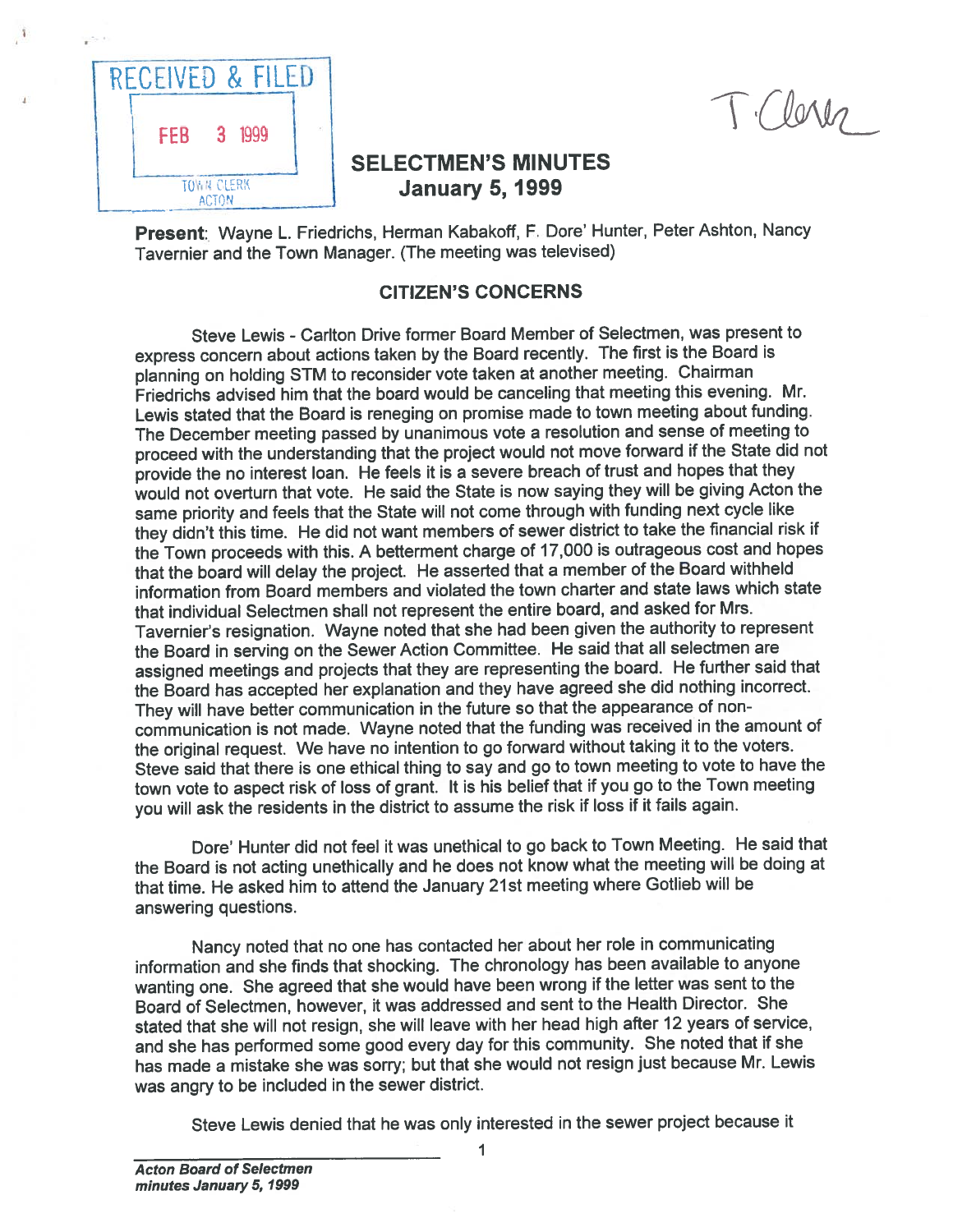affected him and again said that he felt she had performed illegally.

Don MacKenzie spoke about volunteering for the Town for over 30 years. It has given him <sup>a</sup> prospective of why it is <sup>a</sup> good town to live in. He feels all the committees work well and have never attacked people or demeaned each other. He said we have been able to be civil with issues that have been difficult. He feels that we are now faced with the issue of sewers and it seems to be dividing us. He would like to see us step back and address it in <sup>a</sup> civil and calm manner, he said we are not like other communities, and feels this issue is just another test and we will overcome it.

### PUBLIC HEARINGS AND APPOINTMENTS

#### HISTORICAL COMMISSION

Victoria Beyer, Chairman of HC outlined the duties of the Historical Commission. They maintain <sup>a</sup> cultural resource list and it is on file in the Library. They continue to research buildings prior to 1940. They submit their information to the Inventory of Historic Assessment of the Commonwealth. They maintain not less than 3 and no more than 7 members. They prepare Acton <sup>a</sup> Second look publication and will update for the year 2000. They review subdivision and other things as they are brought over their desk. They address cart paths and demolition permits, prepare photos and answer new residents questions about the home they live in or want to purchase. affected him and again said that he felt<br>
Don MacKenzie spoke about volunteer<br>
a prospective of why it is a good town throw<br>
have never attacked people or demear<br>
civil with issues that have been difficult<br>
a coivil and ca

The failure to list the Acton High School on the inventory list was an oversight. They felt that they were remiss that they had not listed it earlier but felt it was an oversight. There may have been <sup>a</sup> timing issue however, it was just brought to their attention because of the press about that building that triggered its addition to that list.

Dote' asked if they could provide information about moth balling or preserving school buildings. He noted that maybe they could have <sup>a</sup> name change to HDC. She felt that would not be required, and felt it is getting better.

He asked if there were any books on the shelf about the Acton High School. Anita stated there is <sup>a</sup> move afoot by the state to recycle school buildings.

Herman asked to have the meaning of the list and what influences it had on demolition. He asked about the use of this list and what it did. They said that the list preserves the properties. She noted that Town Buildings are exempted by the demolition bylaw.

Jesse Liberty felt that there should be <sup>a</sup> full and open idea exchange. He did not want to lock into <sup>a</sup> direction that could not be taken.

Peter thanked them for coming in and also thanked Ann Forbes for clarifying the issues. He became involved because he had wanted to research the minutes, but was unable to find any recent ones on file with the Town Clerk's office. They said that they file them with the Library.

Nancy asked about the criteria for placement and noted that Town Hall was on but not the library. They said that they need to keep performing the tasks required to update the list on a continuing basis.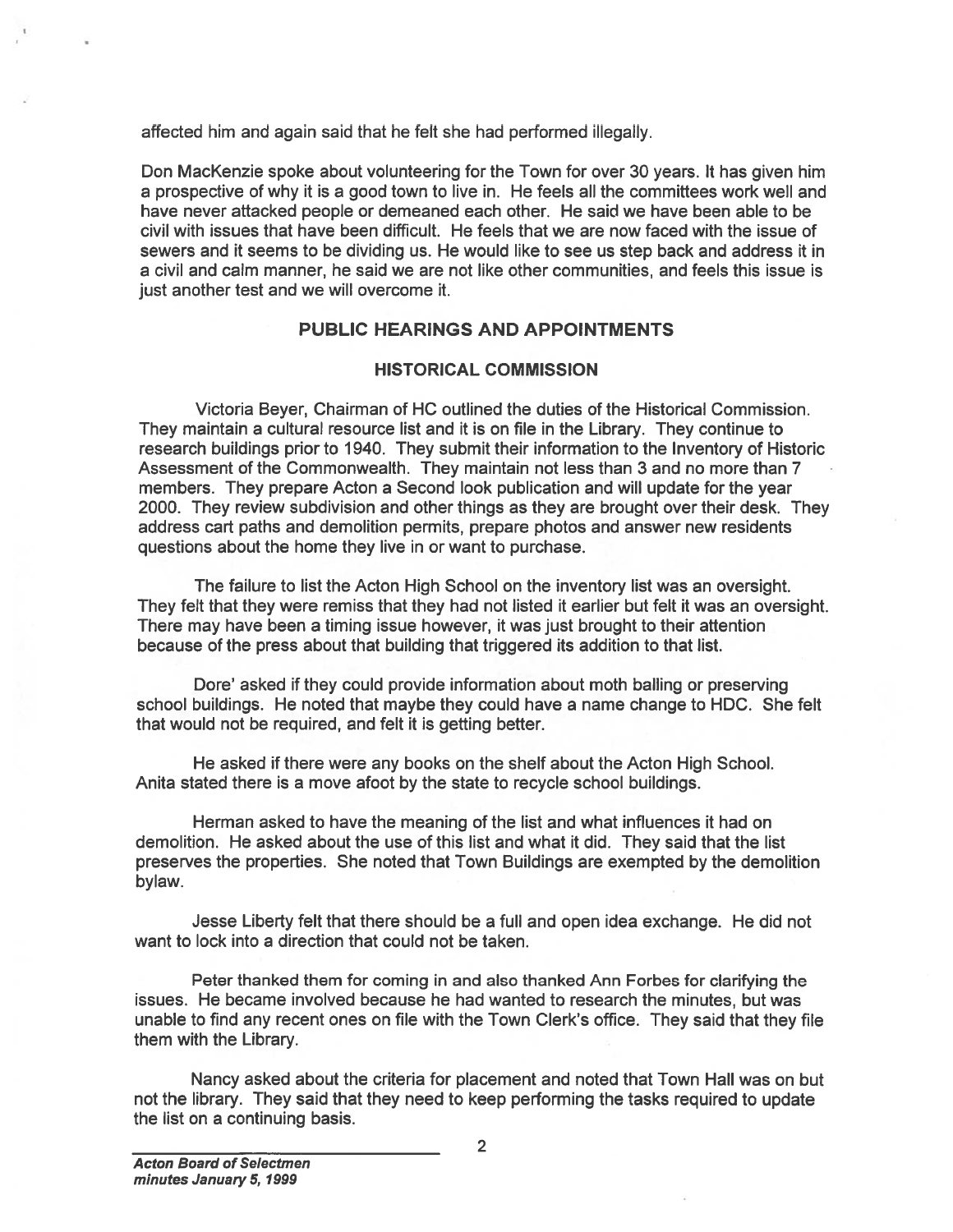Anne Forbes HDC she thinks she knows were the minutes might be. She noted that it has gotten better in pas<sup>t</sup> year and she wants to make <sup>a</sup> <sup>p</sup>lea to town and town staff to make sure the information gets in the right boxes. She wants to be sure that staff tries to correct this confusion.

Sidney Johnston has quick questions who pays to preserve <sup>a</sup> building when <sup>a</sup> property is on the Resource List and not allowed to be removed. He also asked about Indian Village homes that will be turning 50 soon. They noted there needs to be historical significance in the building in order to be on the list.

#### PLANNING BOARD

Richard Croswell on behalf of the Board thanked them for asking them to come in to discuss the Master Plan. They will be making <sup>a</sup> more complete presentation to the Spring Town Meeting. He gave an overview of the actions taken in order to make this repor<sup>t</sup> happen. Peter Ashton made comments about the Plan and his view on the process. He hoped that we could ge<sup>t</sup> more boards and committees and residents involved. Trey felt that it was important to understand that it was reviewed since creation, as it is <sup>a</sup> living and breathing document. Peter asked about article for the Annual town Meeting in April, they felt just housekeeping articles and the timing as such they would not be making any substantial articles.

Dore' thought the executive summary or lack of it made the Board read it. He noted that he has followed the paper trail and he felt that the <sup>p</sup>lan was grea<sup>t</sup> and wanted <sup>a</sup> larger exposure and wanted fairly early on do something like <sup>a</sup> draft or thumb nail outline and distribute it through <sup>a</sup> mass mailing and ge<sup>t</sup> it out there for people to ge<sup>t</sup> involved.

Richard Croswell felt they did need to engage people and felt that notices or stories in the paper was outreach to citizens.

Herman noted that it was <sup>a</sup> massive effort and thanked them for the ease of the reading of the report. He too wanted an Executive Summary and in the end realized that reading it was informative. He felt that he did not find it unusual that they did not have more public input.

Nancy noted that she understands how hard it is to ge<sup>t</sup> people involved to serve at night meetings. She felt the cross section was probably <sup>a</sup> cross section of the community. She has found that the site <sup>p</sup>lan review process special permit is removed from the bylaw and to be replaced with <sup>a</sup> procedure. She knows that we are <sup>a</sup> very unusual community and would not want it replaced with something that would not allow public input. Coles Brook was an example of how it can work. She felt streamling has down sides and would impede the publics input. She liked the affordable housing section and agree<sup>d</sup> it was <sup>a</sup> grea<sup>t</sup> document.

Wayne felt that it was goo<sup>d</sup> and he did not miss the executive summary. Thanked them for the grea<sup>t</sup> job. The bad news is public was not involved to the extent he wanted and his comments were incorporated and that made him happy. He felt it was an incredible document and wanted to see it referred to.

Josh Chernin - felt it is the Board's intention to bring it to the Town Meeting to vote on goals and objectives as <sup>a</sup> package. He felt that budgets, information systems and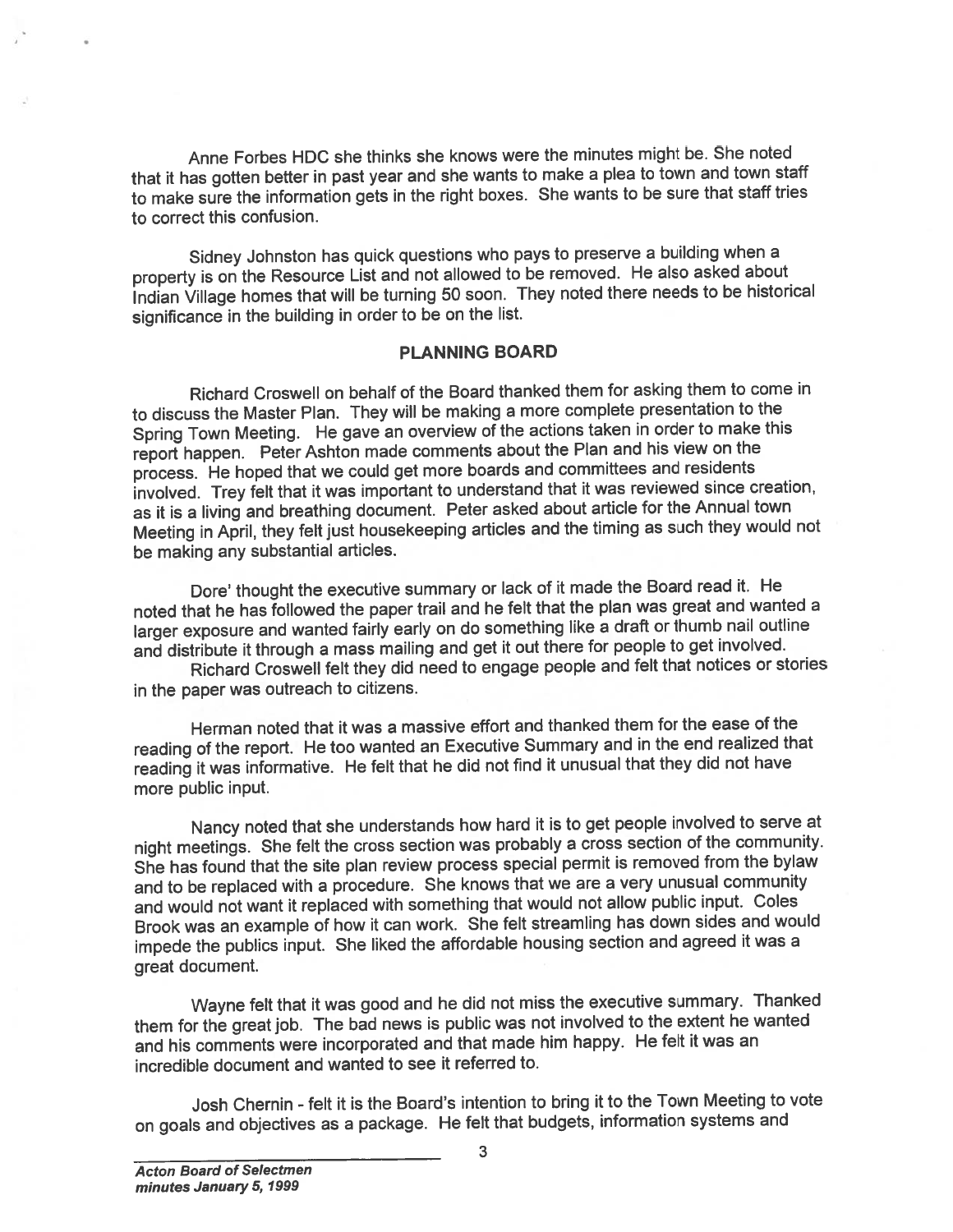personne<sup>l</sup> should be included. The business <sup>p</sup>lan matched the constraints of people and money. He felt they needed more discipline and that we don't have the people or money to implement the <sup>p</sup>lan. He hoped for <sup>a</sup> process that is more comprehensives next time and did not wanted it to become <sup>a</sup> wish list.

Richard Croswell said that departments and committees to pull this together pu<sup>t</sup> <sup>a</sup> lot of effort forth. He thanked staff for the fine job done by all them in preparing this.

Trey noted that the language was easier to read and it is <sup>a</sup> project for <sup>2000</sup> to review the Zoning Bylaw for ease of reading. The <sup>p</sup>lanning Board would be taking time off from submitting zoning articles.

#### SELECTMEN'S BUSINESS

SEWER UPDATE - Dore' gave an overview of the newest problems with the possible Fire circle. He noted that he had suggested <sup>a</sup> STM in January. He further updated the Board on the latest information from the Consultant about the 1.5 <sup>m</sup> increase. He also noted the Jan <sup>21</sup> meeting here would still go forward. He felt we were not ready to move forward at this time.

HERMAN KABAKOFF - Moved to take action to cancel the January 26th Special Town meeting. DORE' HUNTER - Second. UNANIMOUS VOTE.

Nancy updated the Board on <sup>a</sup> letter from Andrew Gotlieb and asked to highlight sections in it. They found him to be knowledgeable and reasonable. His letter recognized Acton's efforts and she felt very confident about future funding. She feels that there could not be <sup>a</sup> letter more confident that the funding and ranking would stay.

Charlie Kadlec asked about how to move forward with School Building project if funding for the project was delayed. He was concerned about timing. He did not think that the school could move forward for permits without sewer in place.

Jesse Liberty School Committee - His committee has worked on building project on two paths. Sewers or not. They understand that if the sewers were not available, it would be unfortunate, but would be possible by limiting space. They will work with the Sewer Action Committee.

John Prenderville stated that he has not heard anything that would stop the project. He wants the Financial Task Force kept in the loop; he feels they can offer goo<sup>d</sup> information to them. He felt the school should go down the two paths so that they would be covered. He asked for the suppor<sup>t</sup> for the Committee. He wanted <sup>a</sup> peer review of Woodward and Curren's work.

Mr. Lewis criticized the Board earlier but now he has <sup>a</sup> suggestion to look back at the original list and not build <sup>a</sup> larger <sup>p</sup>lant, scale it down. If it can be done this would be <sup>a</sup> plan he could endorse.

Herman expresse<sup>d</sup> dissatisfaction of communication with regar<sup>d</sup> with Gotlieb's letter. He wanted it known that he was concerned that all SOS members be notified at the same time when matter is brought to light, he was concerned that all BOS members be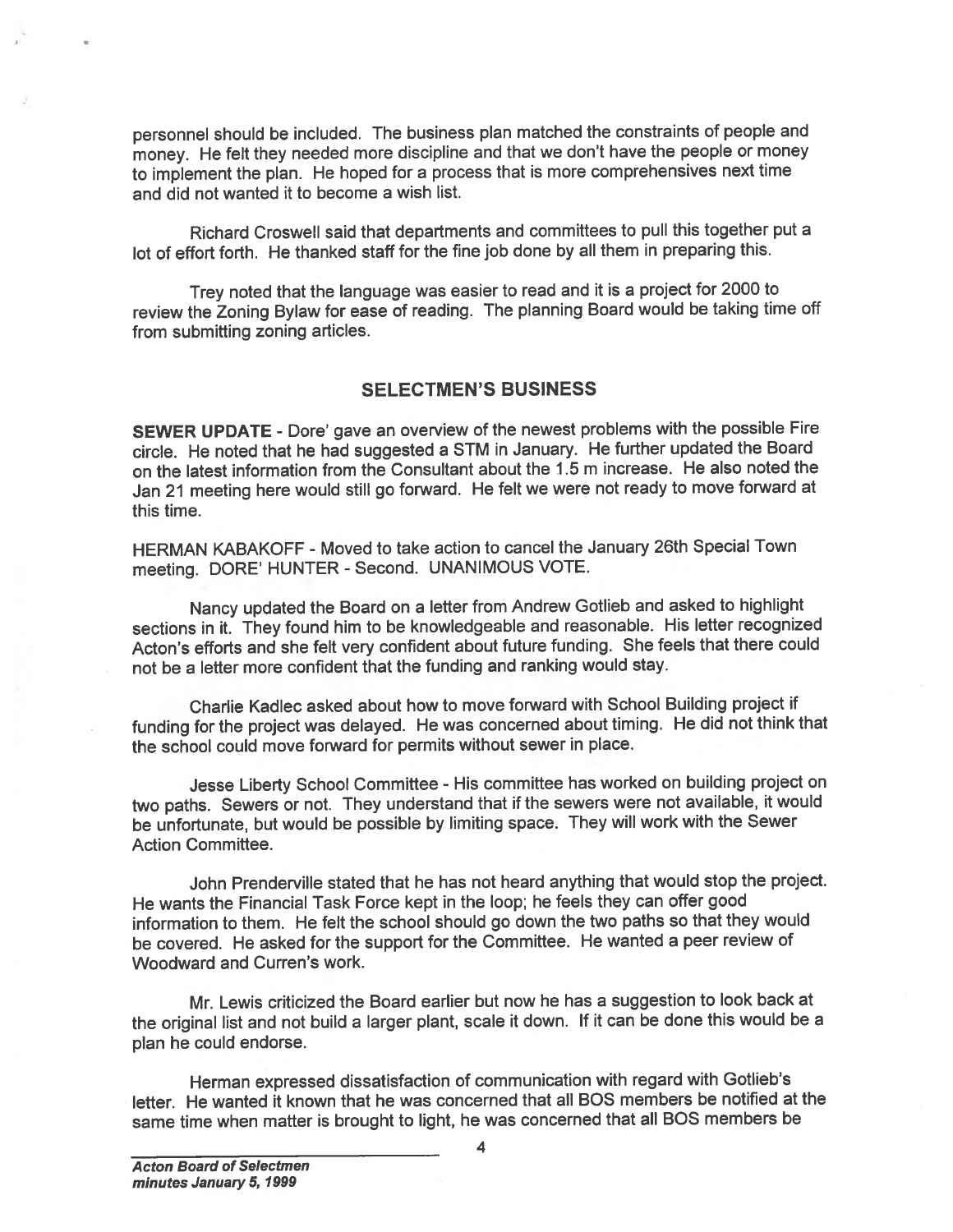notified at the same time when matter of importance is received by staff. He wanted an effort pu<sup>t</sup> forward to make sure this did not happen again.

Jon Chintz of 5 Broadview wanted to say that he supports Nancy and felt that Herman's concern should be handled with Nancy directly not in <sup>a</sup> third party manner.

#### CONSENT AGENDA

DORE' HUNTER - Moved to approve. PETER ASHTON - Second - Nancy Tavernier -UNANIMOUS VOTE.

#### TOWN MANAGER'S REPORT

Budget workshop this Saturday.

The Board adjourned at

 $\iota$  , Clerk (*I* i i i I 1 (-1  $\gamma$  /  $\alpha$  / /  $\gamma$ 

**Date** 

Christine Joyce

January 5, 1999

5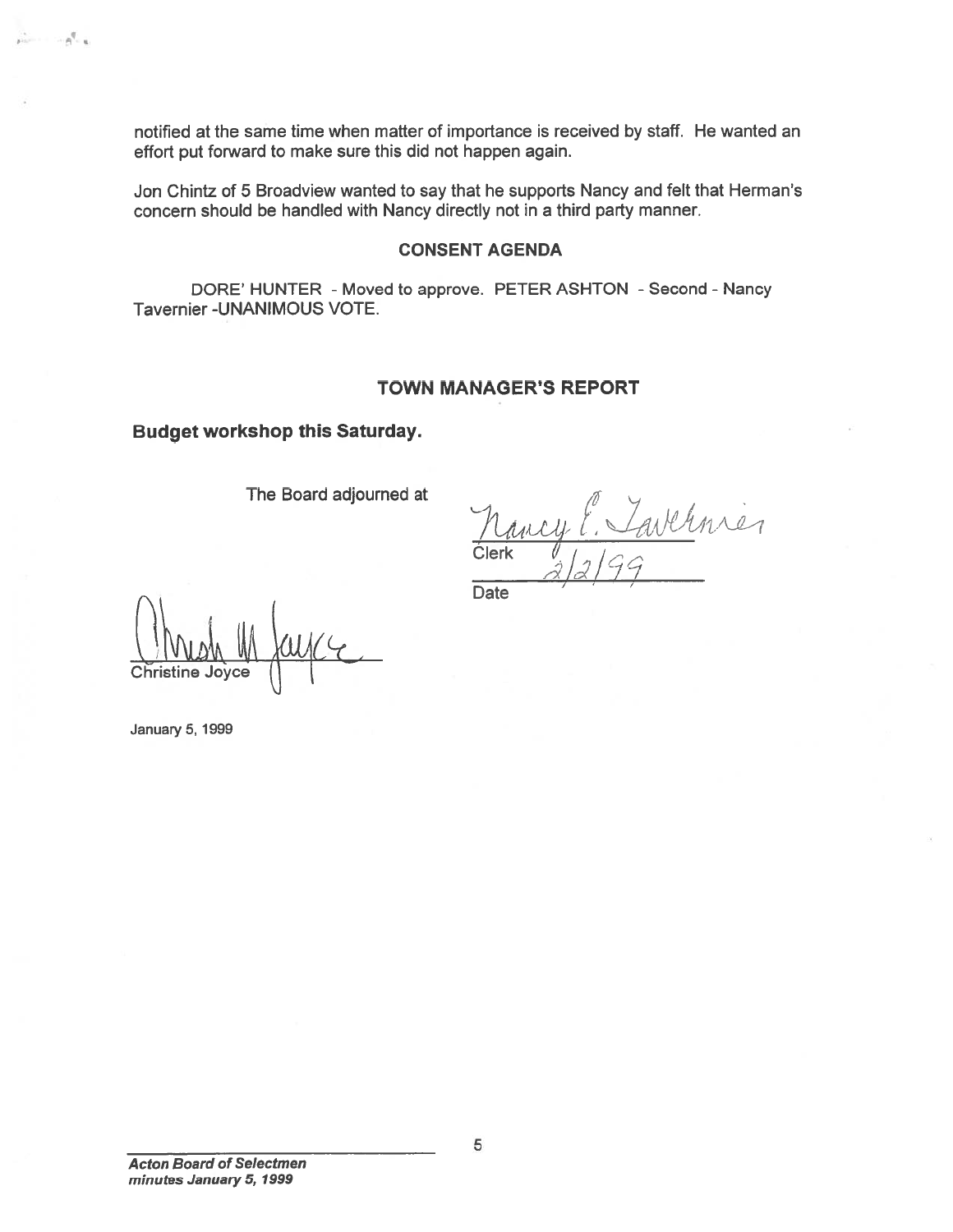December 31, 1998

TO: Board of Selectmen

FROM: Wayne Friedrichs, Chairman

SUBJECT: Selectmen's Report

## AGENDA January 5, 1999 7:30 P.M.

### I. CITIZEN'S CONCERNS

## II. PUBLIC HEARINGS & APPOINTMENTS

- 1. 7:45 PLANNING BOARD Members will be presen<sup>t</sup> for Master Plan Review meeting.
- 2. 8:15 HISTORICAL COMMISSION Members will be presen<sup>t</sup> for an oversight meeting with the Board of Selectmen.

### III. SELECTMEN'S BUSINESS

### IV. CONSENT AGENDA

- 3. ACCEPT MINUTES Enclosed please find Minutes of December 8, 1998 for Board approval.
- 4. ACCEPT GIFT Enclosed <sup>p</sup>lease find <sup>a</sup> reques<sup>t</sup> from the Recreation Director for Board acceptance of <sup>a</sup> donation from the NB Youth Softball League.
- 5. ACCEPT GIFT Enclosed please find <sup>a</sup> reques<sup>t</sup> from the Planning Board to accep<sup>t</sup> \$10,000 from the Carlton Drive Subdivision for the construction of sidewalks in South Acton.

6. MMA VOTING AUTHORIZATION — Enclosed please find <sup>a</sup> copy of the Credential Vote Form, which authorizes the Town Manager to vote at the upcoming meeting for Board action.

# V. TOWN MANAGER'S REPORT

# VI. EXECUTIVE SESSION

ADDITIONAL INFORMATION

I